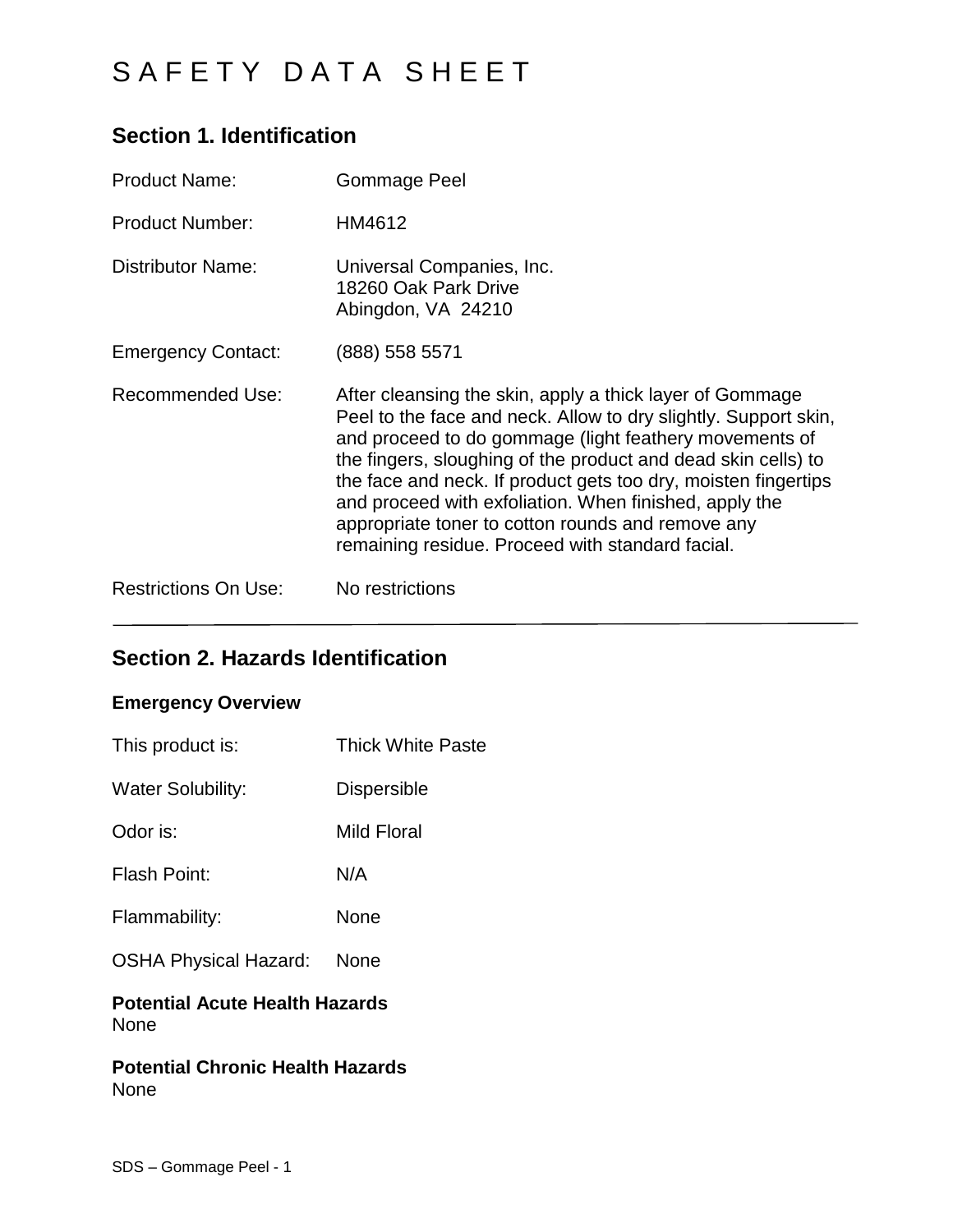## **Section 3. Composition / Information on Ingredients**

No ingredients listed on OSHA Occupational Chemical Database

### **Section 4. First Aid Measures**

### **Emergency and First Aid Measures**

| Eyes:       | Irrigate thoroughly with plenty of water until discomfort is relieved.                                                                                                          |
|-------------|---------------------------------------------------------------------------------------------------------------------------------------------------------------------------------|
| Skin:       | Avoid contact with irritated or damaged skin. If irritation occurs, remove<br>product, wash thoroughly with water and mild soap, then apply a soothing<br>ointment if available |
| Inhalation: | No evidence of adverse effects                                                                                                                                                  |

Ingestion: If a large amount is swallowed, get medical attention

## **Section 5. Fire Fighting Measures**

| Flashpoint:                                   | N/A                                  |
|-----------------------------------------------|--------------------------------------|
| Flammability:                                 | None                                 |
| Extinguishing Media:                          | Dry Chemical, Foam or Carbon Dioxide |
| <b>Special Fire Fighting</b><br>Procedure:    | None                                 |
| Unusual Fire and<br><b>Explosion Hazards:</b> | None                                 |

## **Section 6. Accidental Release Measures**

Cover with an inert absorbent material and remove to a disposal container. Mop up and then wash with soapy water.

Disposal Procedure: Dispose of as specified by local codes. Observe local, state and federal regulations.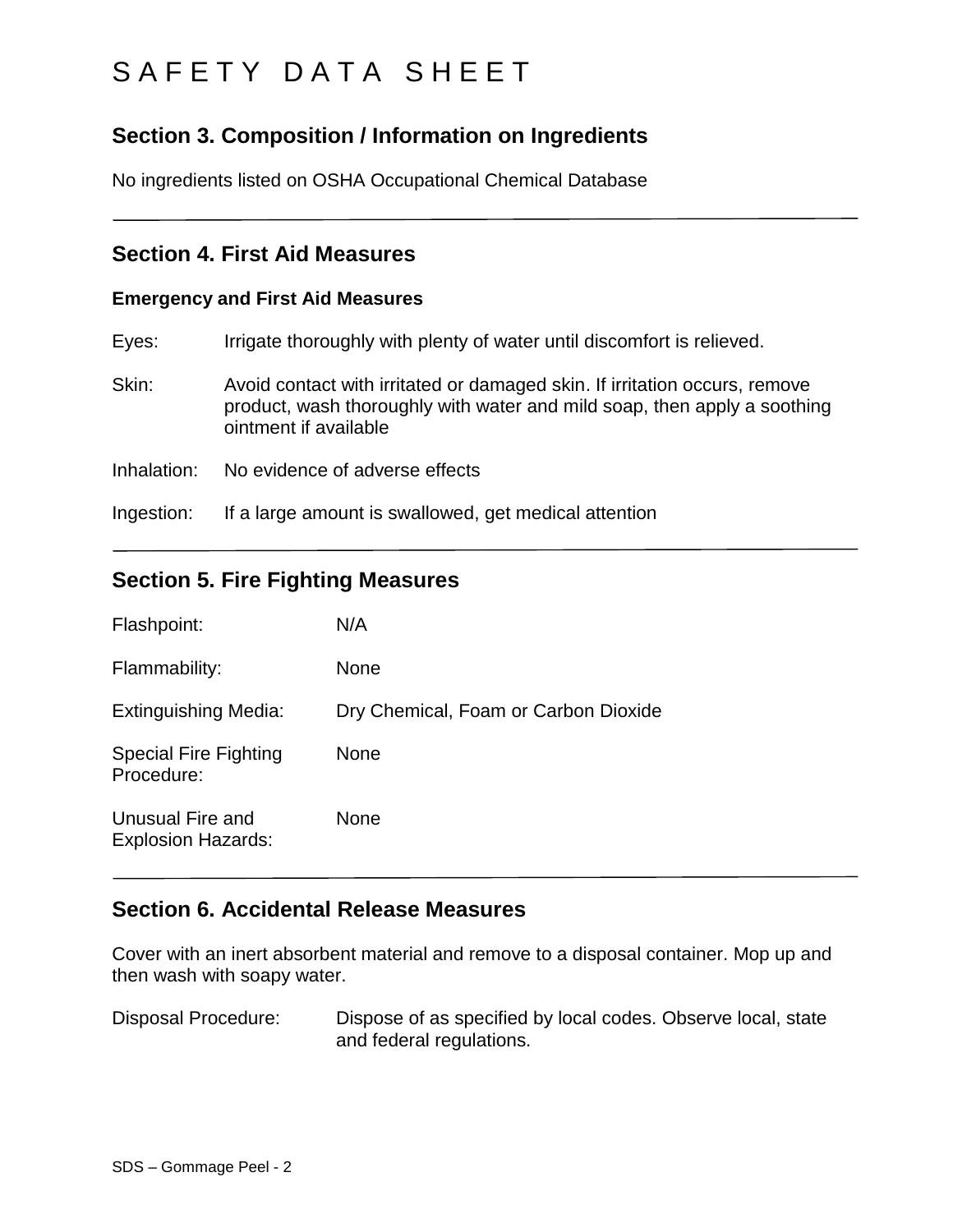## **Section 7. Handling & Storage**

Covered storage at 15-25°C

Avoid freezing temperatures

Flammability: None

Other Physical Hazards: None

# **Section 8. Exposure Controls / Personal Protection**

| None        |
|-------------|
|             |
| <b>None</b> |
| <b>None</b> |
| None        |
| None        |
|             |

## **Section 9. Physical and Chemical Properties**

| <b>PARAMETER</b>       | <b>VALUE</b>       |
|------------------------|--------------------|
| Appearance:            | <b>Thick Paste</b> |
| Colour:                | White              |
| Odor:                  | Mild Floral        |
| <b>Physical State:</b> | Paste              |
| pH:                    | 8.3                |
| <b>Boiling Point:</b>  | >100C              |
| <b>Vapor Density</b>   | Not applicable     |
| Solubility in Water:   | <b>Dispersible</b> |
|                        |                    |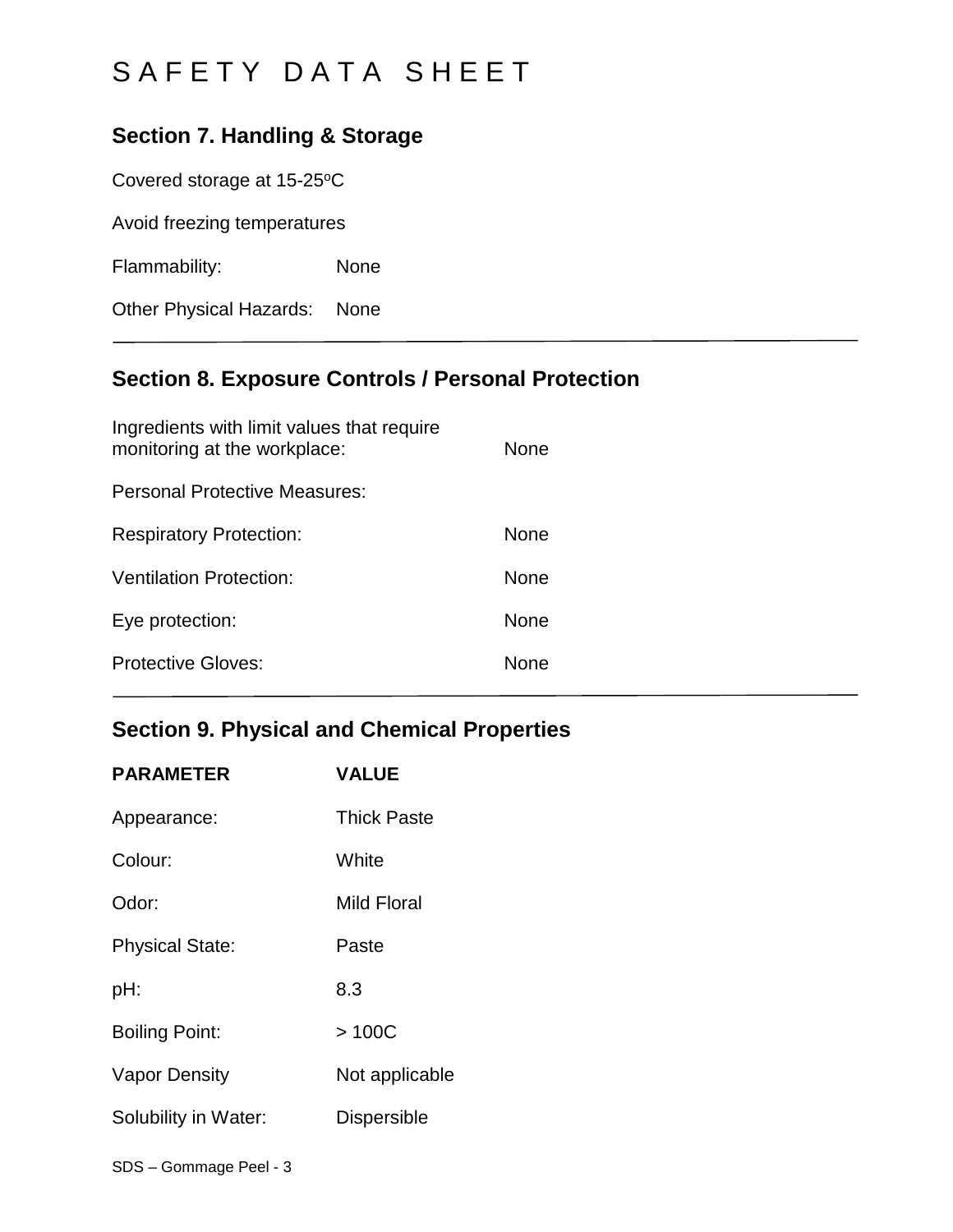Specific Gravity (range)  $1.1 - 1.2$ 

% VOC Complies with Federal and State regulations

# **Section 10. Stability and Reactivity**

| Stability:                              | <b>Stable</b>         |
|-----------------------------------------|-----------------------|
| Incompatibility:                        | <b>None</b>           |
| <b>Hazardous Decomposition Products</b> | <b>None</b>           |
| Hazardous polymerization:               | <b>Will Not Occur</b> |

# **Section 11. Toxicological Information**

| Eye Irritation:                           | Mild eye irritant                                                              |
|-------------------------------------------|--------------------------------------------------------------------------------|
| <b>Skin Corrosion/Irritation:</b>         | Not a skin irritant based on product testing                                   |
| <b>Respiratory or Skin Sensitization:</b> | Not a skin sensitizer based on product testing                                 |
| Acute toxicity:                           | Not Available                                                                  |
| <b>Germ Cell Mutagenicity:</b>            | Does not contain any ingredients known to be<br>mutagenic according to OSHA    |
| Carcinogenicity:                          | Does not contain any ingredients known to be<br>carcinogenic according to OSHA |
| Reproductive toxicity:                    | Not expected to cause reproductive toxicity                                    |
| STOT - Single Exposure:                   | Not expected to cause organ toxicity                                           |
| STOT - Repeat Exposure:                   | Not expected to cause organ toxicity                                           |
| <b>Aspiration Hazard:</b>                 | Not an aspiration hazard                                                       |

# **Section 12. Ecological Information**

| <b>Aquatic Toxicity:</b> | Not expected to cause aquatic toxicity |
|--------------------------|----------------------------------------|
|--------------------------|----------------------------------------|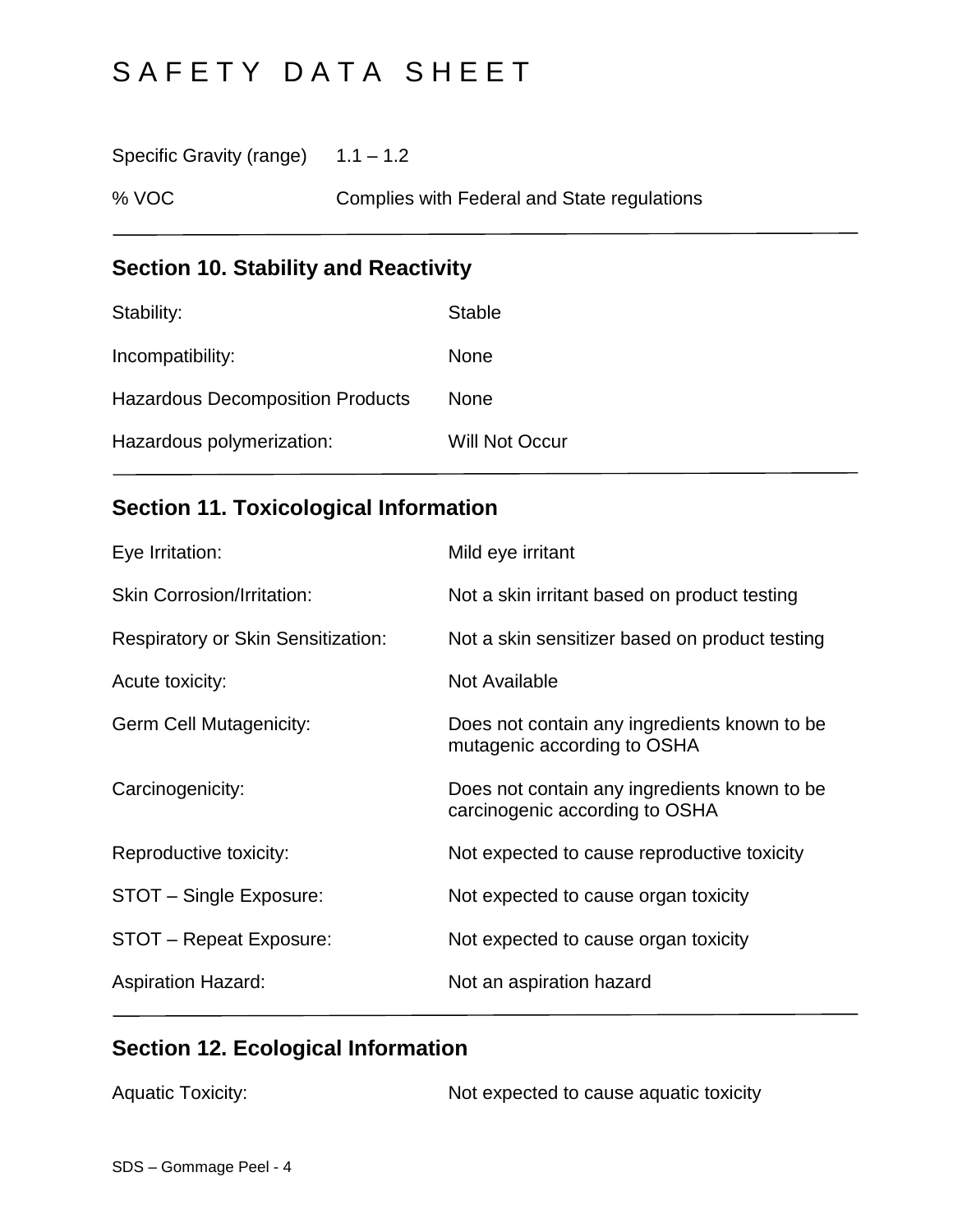| Persistence and Degradability:    | Not Available                          |
|-----------------------------------|----------------------------------------|
| <b>Bioaccumulative Potential:</b> | Not Available                          |
| Mobility in Soil:                 | Not Available                          |
| <b>Other Adverse Effects:</b>     | Not expected to cause adverse effects. |

## **Section 13. Disposal Considerations**

Consult applicable Local and State Regulations for disposal of non-hazardous liquids or solids. Do not dispose down sewer systems. Disposal in a properly regulated landfill is acceptable.

## **Section 14. Transport Information**

**Ground (DOT):**. Not hazardous for transport. **Vessel (IMDG):** Not hazardous for transport.

Air (IATA): Not hazardous for transport.

## **Section 15. Regulatory Information**

### **US Federal**

The product described in this Safety Data Sheet is regulated under the Federal Food, Drug, and Cosmetics Act and is safe to use as per directions on container, box or accompanying literature (where applicable).

### **US States**

CA Prop 65: This product is not subject to warning labeling under California Proposition 65.

State Right-to-Know: No ingredients present in the finished product are listed on state right-to-know lists or state work exposure lists.

### **Toxic Substances Control Act (TSCA) Inventory Status:**

This material is for cosmetic use.

### **TSCA Export Notification Rules:**

This product does not contain any TSCA export notifiable ingredients.

### **Sara Title III Section 313**